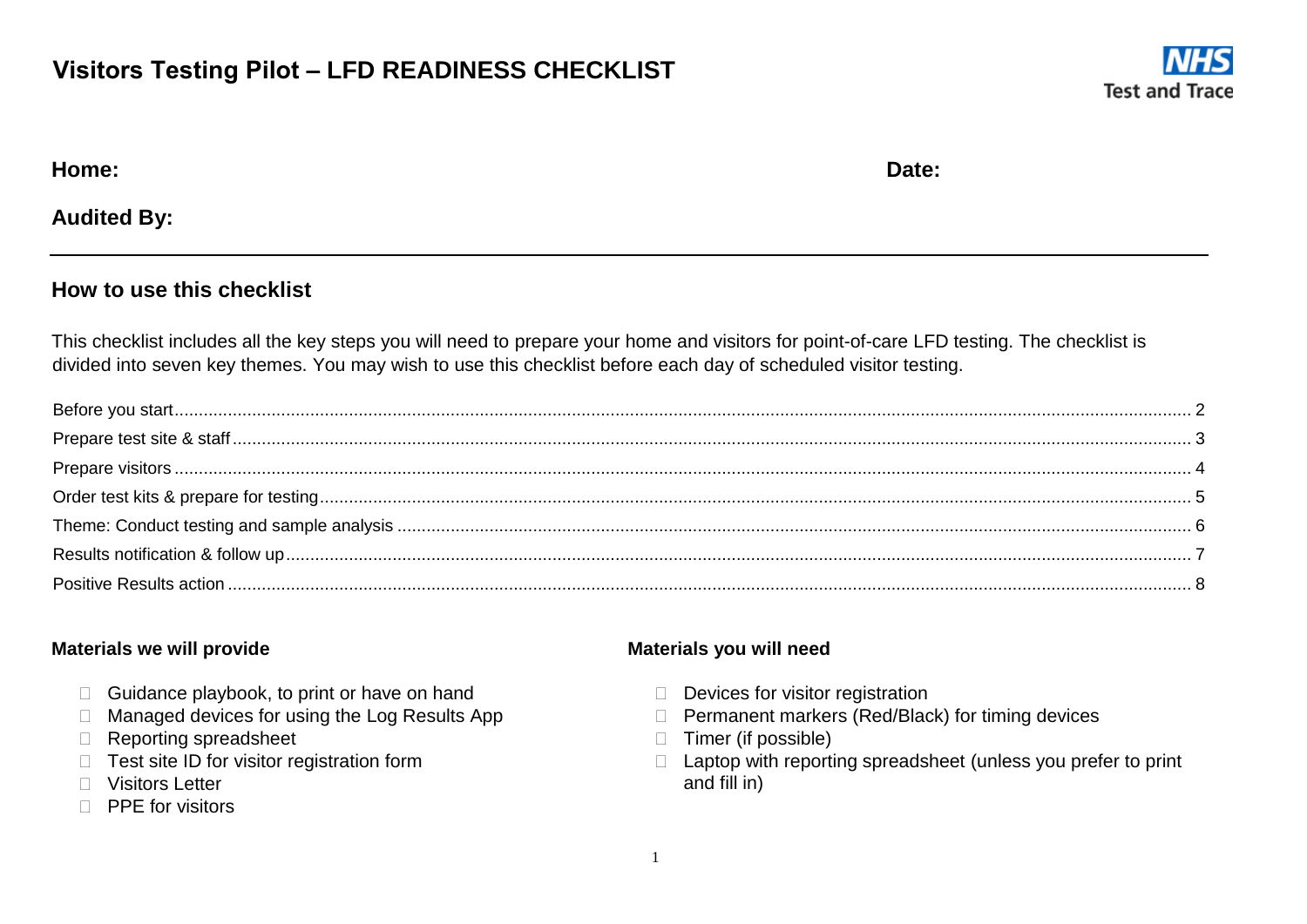

### <span id="page-1-0"></span>**Before you start**

| <b>Key Areas</b>                                                                                  | <b>YES</b> | <b>NO</b> | <b>COMMENTS / OBSERVATIONS</b> |
|---------------------------------------------------------------------------------------------------|------------|-----------|--------------------------------|
| Have you communicated the testing approach to staff who will conduct the test?                    |            |           |                                |
| Have all staff completed the online training assessment and emailed screen<br>grabs to your SPOC? |            |           |                                |
| Have you ensured you have enough of the appropriate PPE for all staff AND<br>visitors?            |            |           |                                |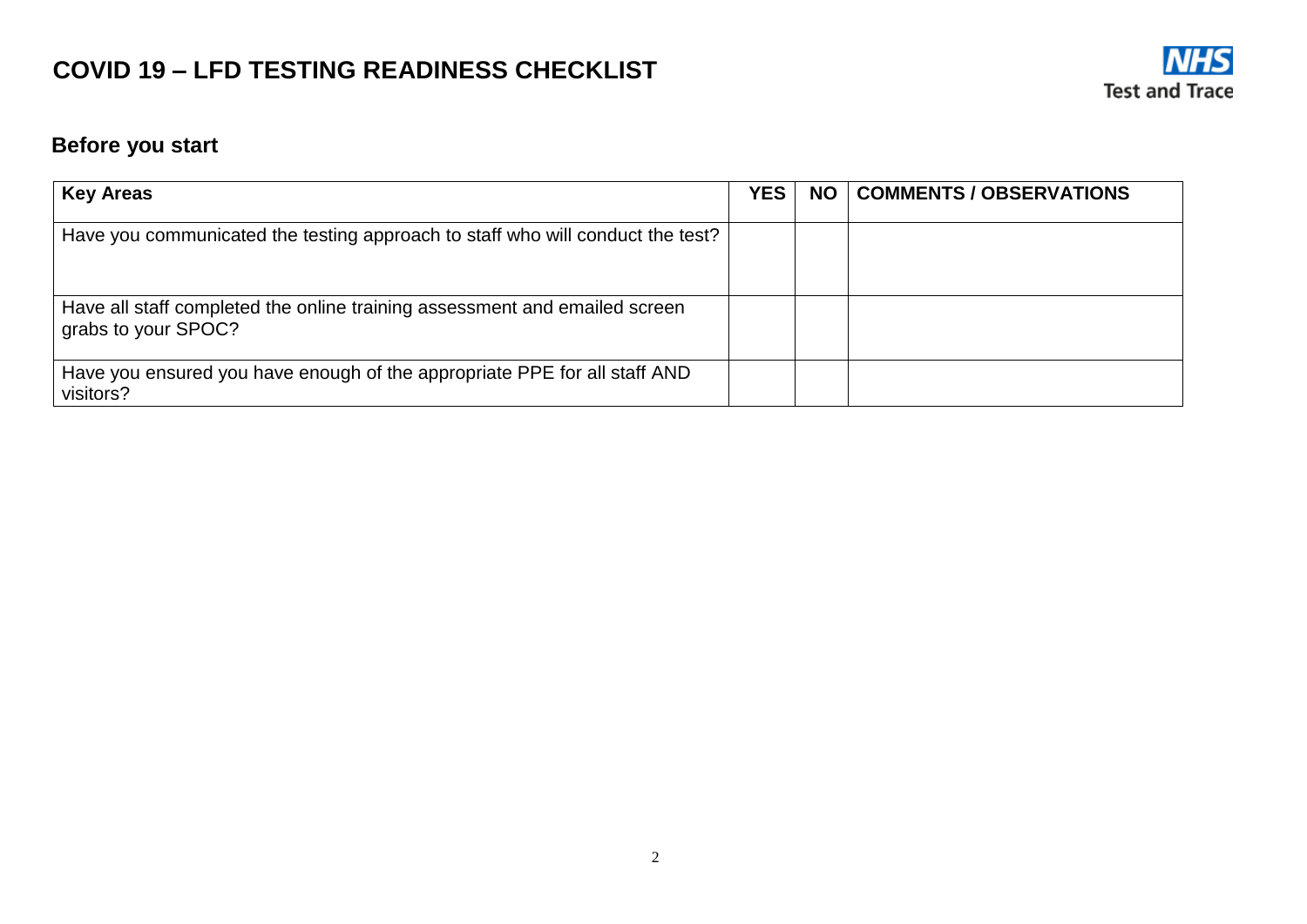

### <span id="page-2-0"></span>**Prepare test site & staff**

| <b>Key Areas</b>                                                                                              | <b>YES</b><br><b>NO</b> |  | <b>COMMENTS / OBSERVATIONS</b> |  |  |
|---------------------------------------------------------------------------------------------------------------|-------------------------|--|--------------------------------|--|--|
| Have all staff read the instructions, guidance, and attended the webinars?                                    |                         |  |                                |  |  |
| Have you set up your testing workflow with a separate area for visitor self-<br>assisted testing and waiting? |                         |  |                                |  |  |
| Have you printed out the guidance playbook?                                                                   |                         |  |                                |  |  |
| Have you downloaded and prepared the reporting spreadsheet?                                                   |                         |  |                                |  |  |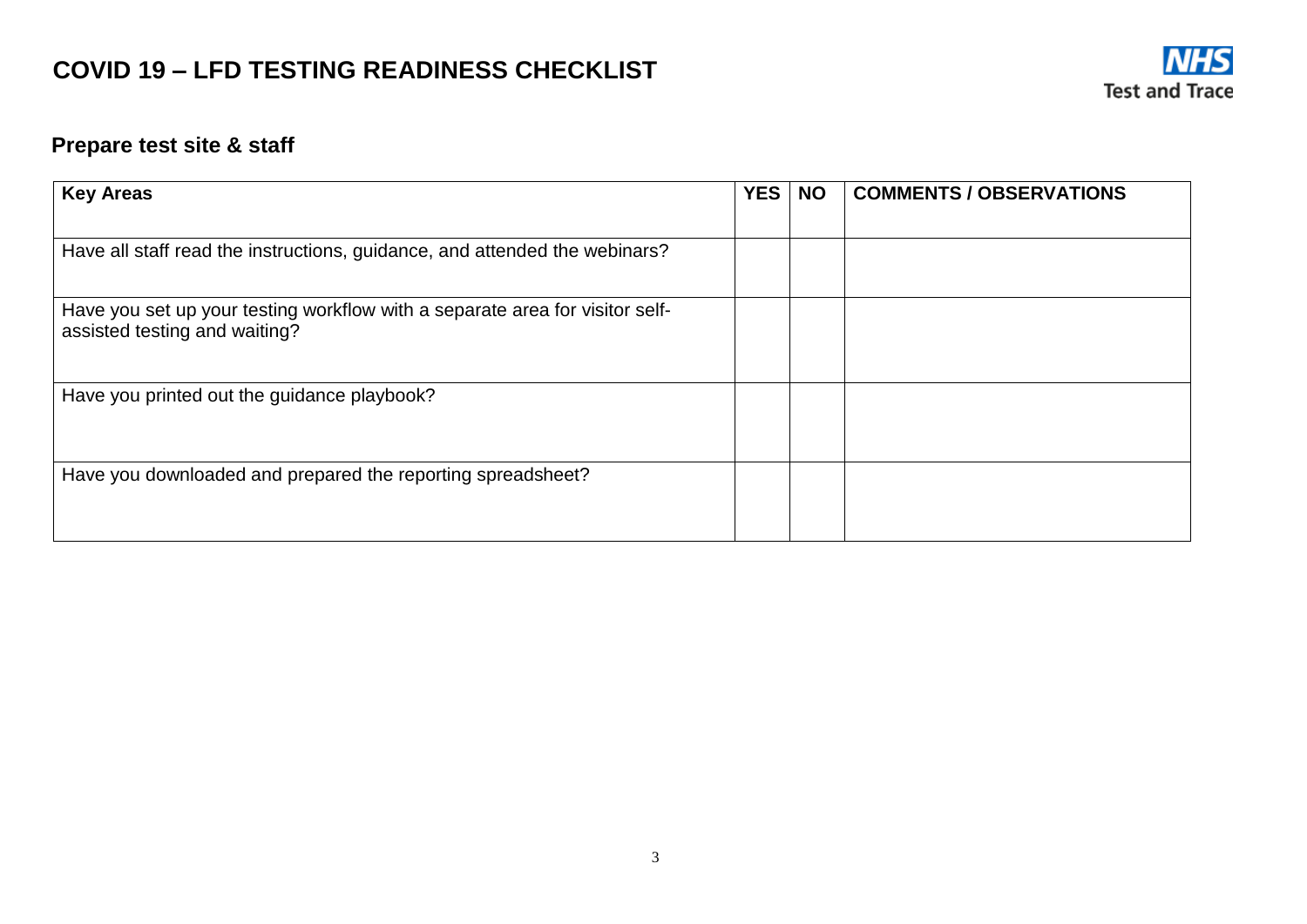

### <span id="page-3-0"></span>**Prepare visitors**

| <b>Key Areas</b>                                                                                                       | <b>YES</b><br><b>NO</b> |  | <b>COMMENTS / OBSERVATIONS</b> |  |  |
|------------------------------------------------------------------------------------------------------------------------|-------------------------|--|--------------------------------|--|--|
|                                                                                                                        |                         |  |                                |  |  |
| Have you scheduled visitors according to testing time considerations?                                                  |                         |  |                                |  |  |
| Are you prepared to support visitors with putting on PPE upon arrival and taking<br>it off appropriately upon leaving? |                         |  |                                |  |  |
| Have you shared appropriate information with visitors, including the visitor's<br>letter?                              |                         |  |                                |  |  |
| Have you prepared the visitor consent forms that they will sign upon arrival?                                          |                         |  |                                |  |  |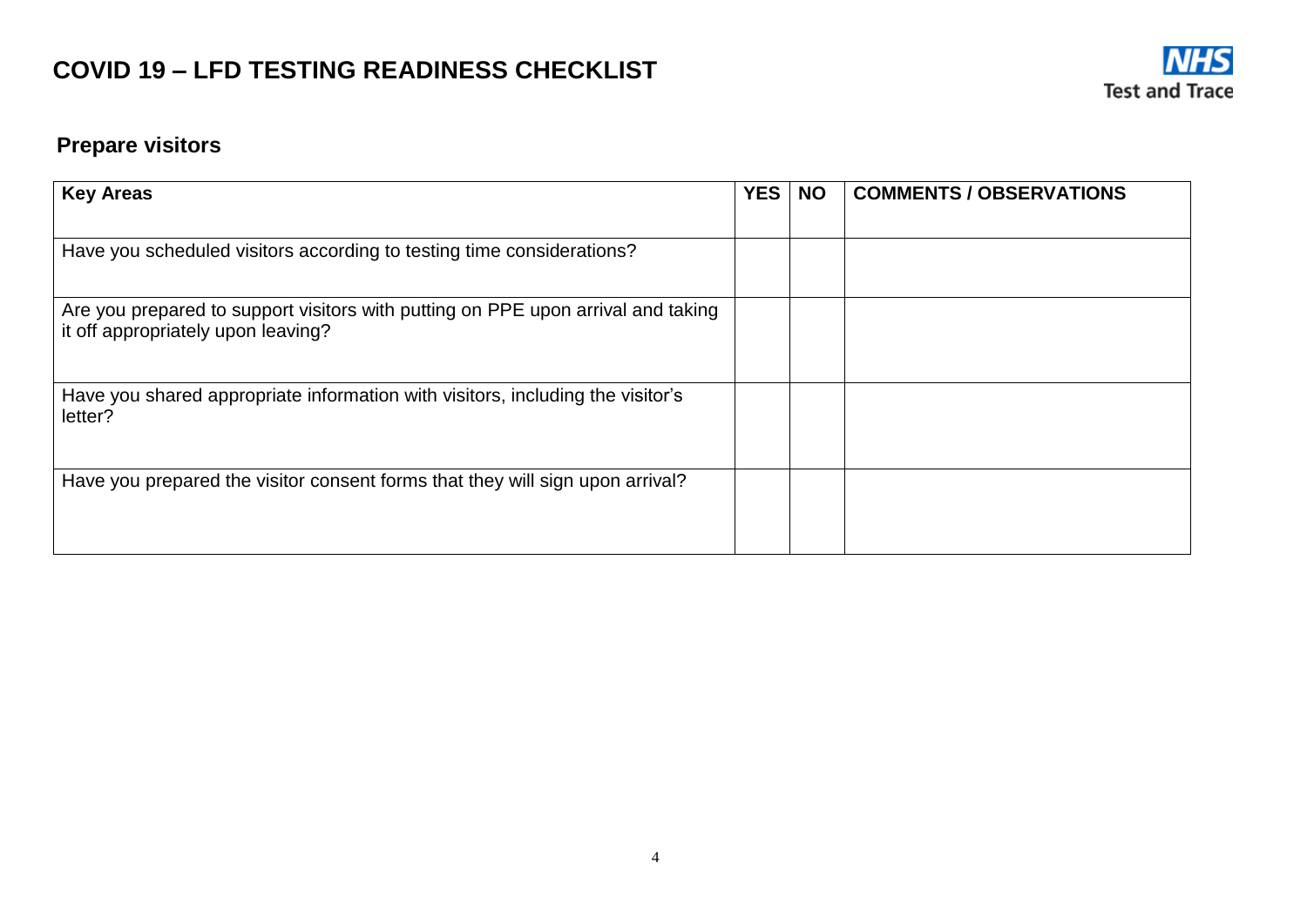

### <span id="page-4-0"></span>**Order test kits & prepare for testing**

| <b>Key Areas</b>                                                                                                             | <b>YES</b> | <b>NO</b> | <b>COMMENTS / OBSERVATIONS</b> |
|------------------------------------------------------------------------------------------------------------------------------|------------|-----------|--------------------------------|
| Have you received order confirmation of your LFD and universal test kits?                                                    |            |           |                                |
| Have you received kit delivery and stored test kits according to the guidance?                                               |            |           |                                |
| Have you familiarised yourself with other IPC safety procedures and<br>guidance?                                             |            |           |                                |
| Have you ensured you have the correct equipment, materials and Personal<br>Protective Equipment for both staff AND visitors? |            |           |                                |
| Have you prepared the test kits including the swabs, extraction materials, test<br>tube racks, LFD devices, and barcodes?    |            |           |                                |
| Do you have the Log Results app managed devices and set up iPads or<br>devices for registering visitors?                     |            |           |                                |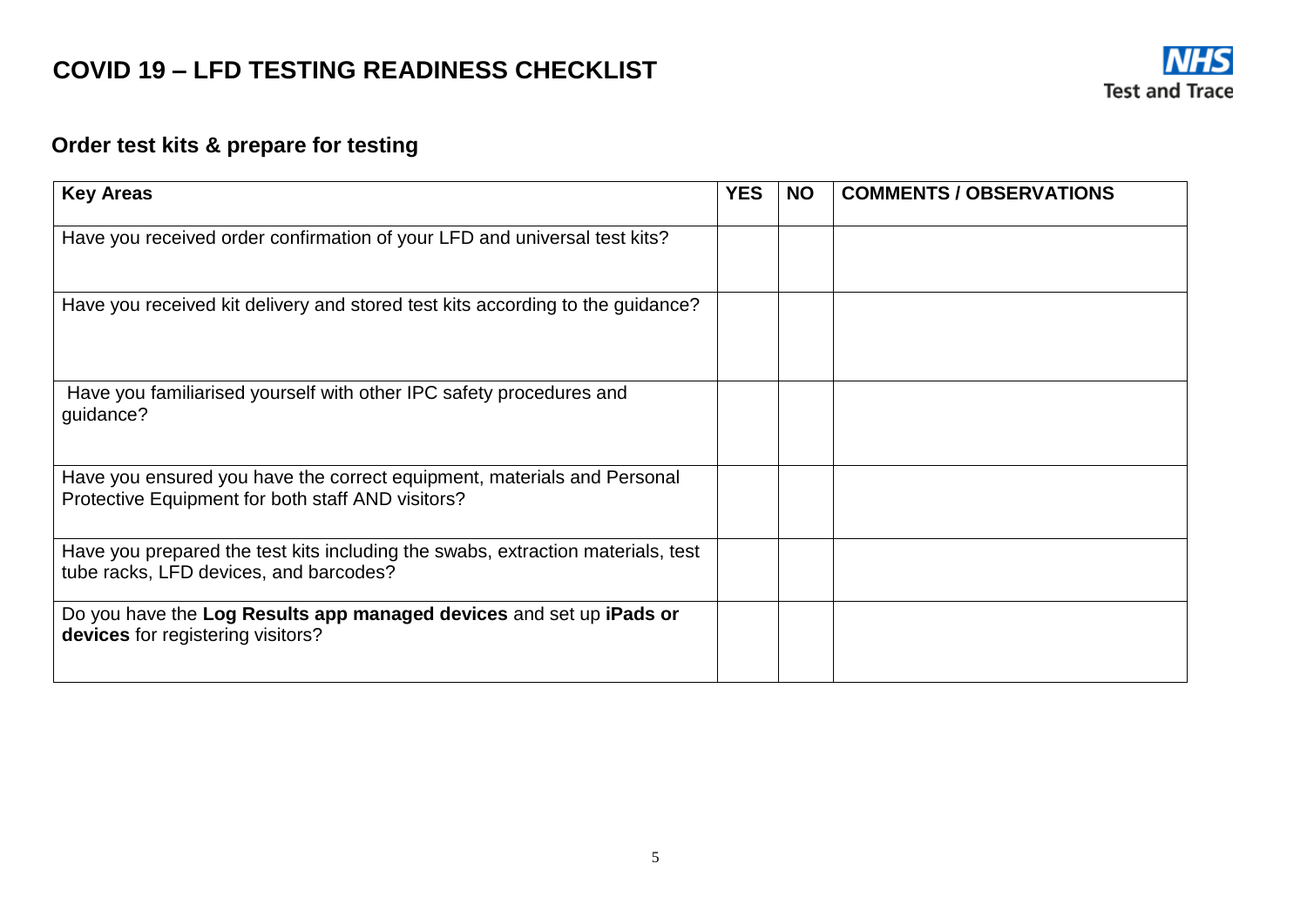

### <span id="page-5-0"></span>**Theme: Conduct testing and sample analysis**

| <b>Key Areas</b>                                                                                                                                      | <b>YES</b> | <b>NO</b> | <b>COMMENTS / OBSERVATIONS</b> |
|-------------------------------------------------------------------------------------------------------------------------------------------------------|------------|-----------|--------------------------------|
| Do you have your Test Site ID ready and available for visitors to use when they<br>register kits?                                                     |            |           |                                |
| Have you obtained consent to conduct daily tests and share personal<br>information from visitors, in line with your existing policies and procedures? |            |           |                                |
| Have you organised consenting visitors and provided them with allocated test<br>times?                                                                |            |           |                                |
| Have you organised the unique barcodes and registration cards to hand the<br>visitors before they complete registration and testing?                  |            |           |                                |
| Have you successfully tested visitors and provided them with the unique test<br>barcode on the LFD cartridge?                                         |            |           |                                |
| Have you cleaned your test site after each batch of visitors?                                                                                         |            |           |                                |
| Have you analysed the LFD test kits?                                                                                                                  |            |           |                                |
| Have you recorded the result using permanent marker on the LFD cartridge?                                                                             |            |           |                                |
| Have you recorded the results using the "Log Results" app AND on the<br>reporting spreadsheet?                                                        |            |           |                                |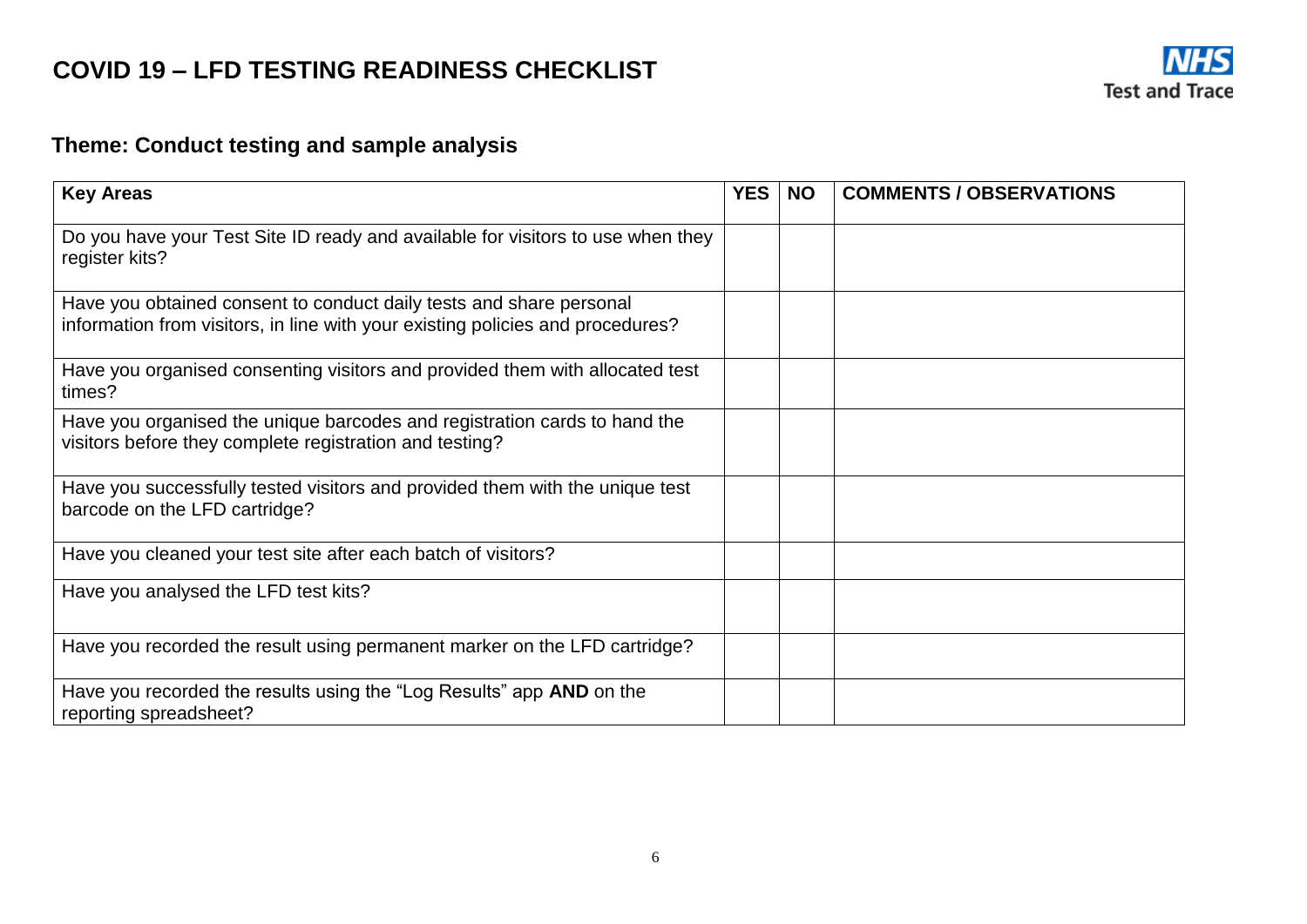

### <span id="page-6-0"></span>**Results notification & follow up**

| <b>Key Areas</b><br><b>Yes</b>                                                                                  |  | <b>No</b> | <b>COMMENTS/ OBSERVATIONS</b> |  |  |
|-----------------------------------------------------------------------------------------------------------------|--|-----------|-------------------------------|--|--|
|                                                                                                                 |  |           |                               |  |  |
| Have both the visitor and staff received and understood the test results?                                       |  |           |                               |  |  |
| Have you followed the guidance and instructions if the visitor tests positive?                                  |  |           |                               |  |  |
| Have you ensured internal policies reflect guidance on how to control the<br>spread of COVID-19 during a visit? |  |           |                               |  |  |
| Have you ensured all test devices are disposed of in clinical waste?                                            |  |           |                               |  |  |
| Have you returned the daily reporting spreadsheet to your POC?                                                  |  |           |                               |  |  |